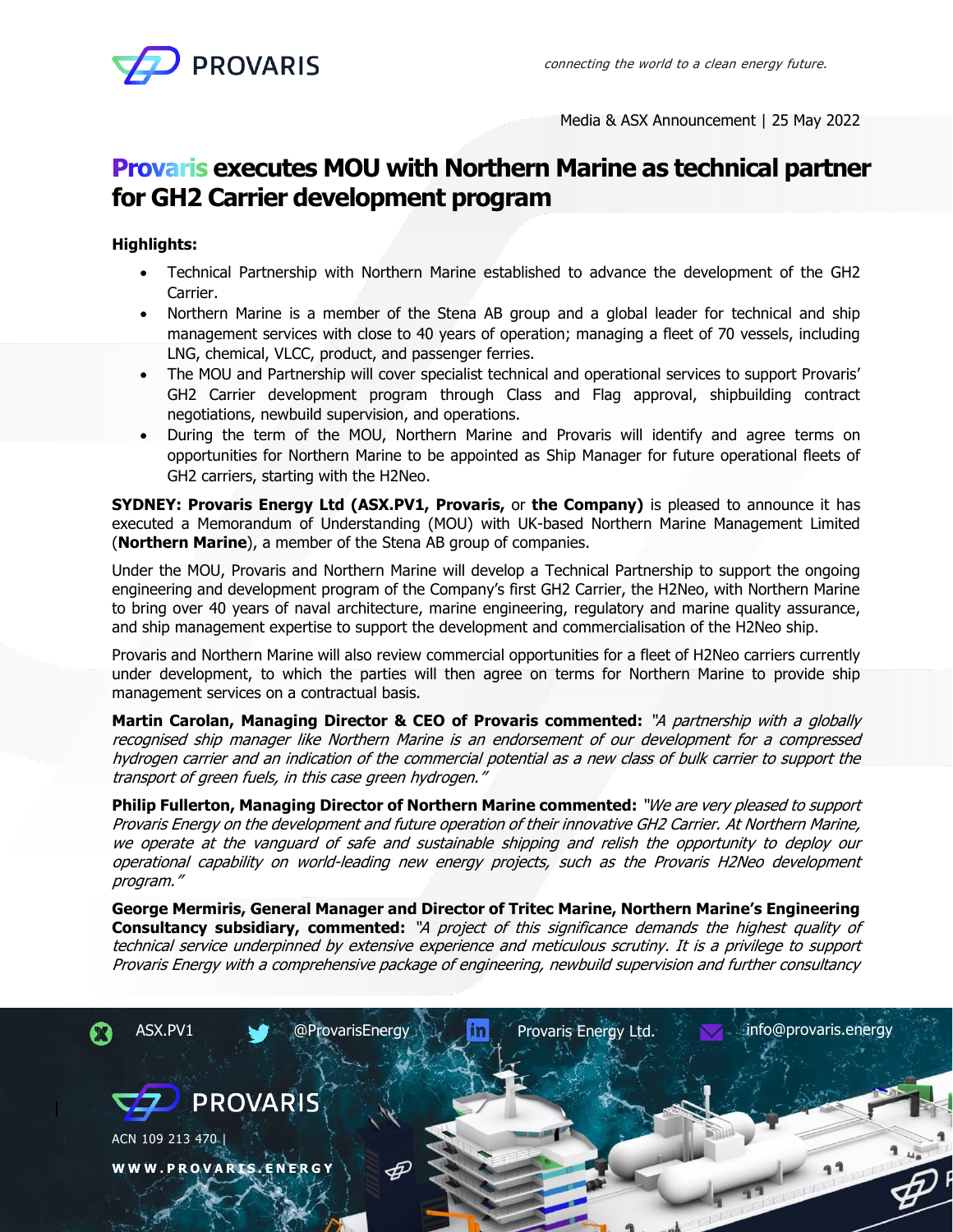

support to ensure the successful build, approval and deployment of a new type of vessel that will contribute to a more sustainable future for us all."

**Sean McCormack, Ship Management Director, Northern Marine commented:** "We are delighted to have reached an agreement to support Provaris Energy. Given our breadth of experience and market-leading status in managing some of the most innovative newbuild gas carriers currently deployed in the world fleet, Northern Marine is ideally placed to support Provaris with tailored technical and crew management solutions to ensure the safe operation of their GH2 Carrier Fleet."

## **Details of the Technical Partnership and Services**

The MOU and Partnership will cover specialist technical and operational services to support Provaris' GH2 Carrier development program, including:

- > Detailed engineering
- > Class and Flag approvals
- > Shipyard selection and newbuild contract
- > Compliance and certification for safety and operations
- > Newbuild supervision
- > Financing, insurance, and operational contracts

**Per Roed, Provaris' Chief Technical Officer commented:** "The support from Northern Marine to date on our H2Neo development program has been great, and I look forward to working closely with their technical and operational experts. The opportunity for Provaris to leverage their global experience and expertise in engineering, approvals, newbuilds and operations will enable the Company to have the first H2Neo ship on water and operational in 2026, to support the pipeline of hydrogen export projects we are now developing in Australia and future opportunities now under review in Europe."

## **Figure 1: Provaris H2Neo 26,000m<sup>3</sup> GH2 Carrier**



The term of the MOU is 12 months and sets out an agreed schedule of activities across multiple phases of the remaining development of the H2Neo carrier, which is targeting Approval for Construction mid-2023. The MOU is non-binding and non-exclusive to the services provided.